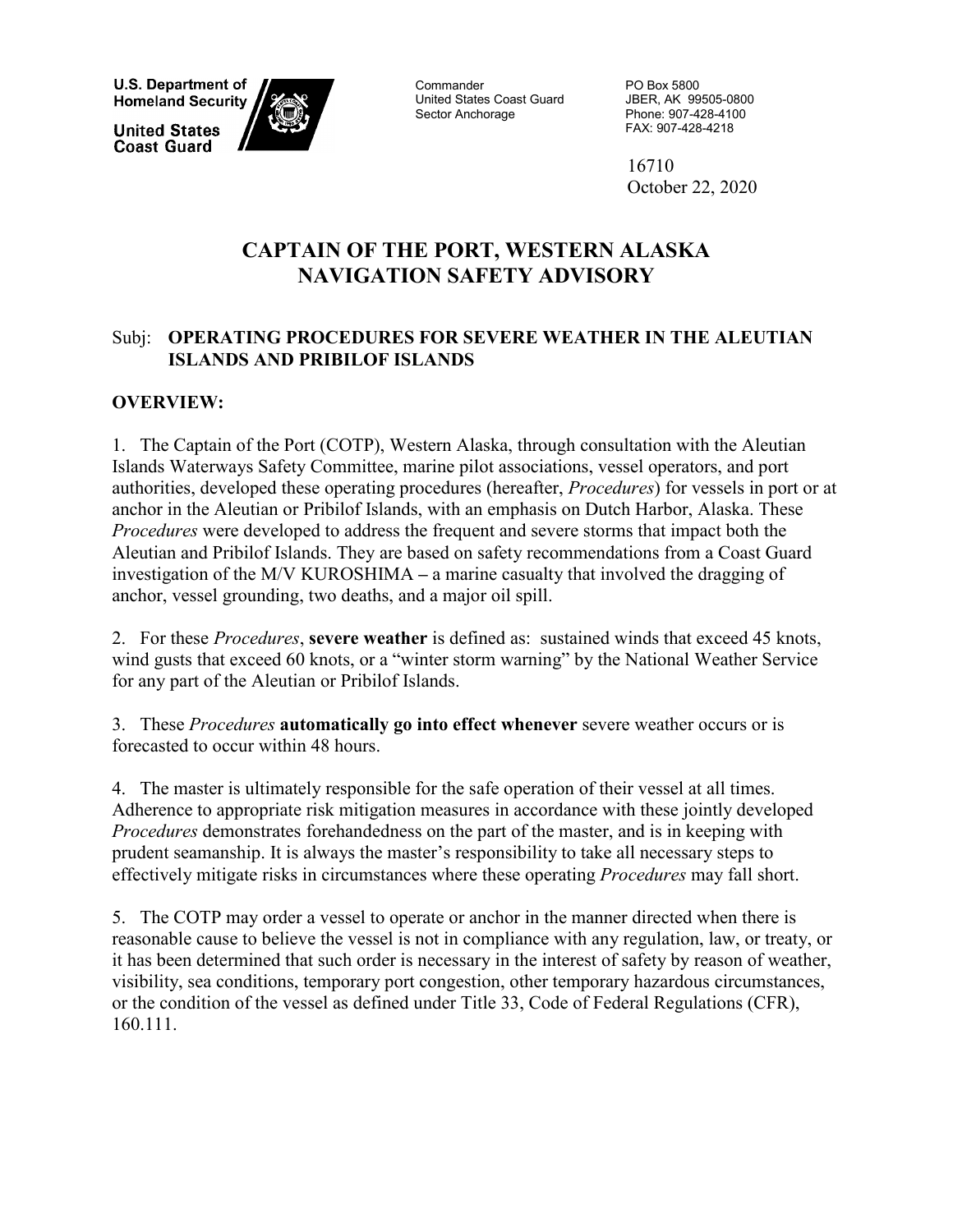#### Subj: OPERATING PROCEDURES FOR SEVERE WEATHER IN THE ALEUTIAN ISLANDS AND PRIBILOF ISLANDS 16710 October 22, 2020

### **VESSELS IN SEVERE WEATHER AREAS:**

1. Factors considered in determining whether a vessel poses excessive risk include, but are not limited to: vessel location, on scene weather, machinery/equipment status, dragging anchor, vessel load status (to determine draft/free surface area), cargo stowage (ready for sea), number of vessels alongside or scheduled alongside, estimated duration of cargo operation and availability of resources (tugs, pilots, available dock space, etc.).

2. Vessels at anchor shall terminate cargo loading/offloading operations and separate when sustained winds exceed 45 knots or an opposite rolling moment in excess of 10 degrees occurs between the vessels.

3. The master shall use all available means to detect dragging of the vessel's anchor. A proper anchor watch shall be maintained at all times in accordance with 33 CFR 164.19.

4. Whenever a vessel drags anchor during cargo operations, loading/offloading shall be terminated until more favorable conditions prevail.

5. Agents should monitor VHF channel 16 to facilitate rapid communication in the event their vessel is adversely impacted by severe weather.

6. The master shall ensure engineering plants remain in ready condition and machinery is not taken out of service for maintenance during severe weather. In addition, the anchor winch must also remain in a ready status.

### **VESSELS PLANNING TO ANCHOR IN UNALASKA:**

1. The master must ensure vessel operations are consistent with City of Unalaska ordinances. Both anchors on the vessel shall have 10 useable shots of chain for the vessel to anchor.

2. A secondary anchor shall be available for immediate deployment.

### **NOTIFICATION REQUIREMENTS FOR VESSELS DRAGGING ANCHOR AND COMING WITHIN 3 NAUTICAL MILES:**

1. A deep-draft ocean going vessel (greater than or equal to 500 gross tons and subject to the Safety of Life at Sea (SOLAS) Convention) [\\*](#page-1-0) dragging anchor during severe weather in the Aleutian or Pribilof Islands may constitute a hazardous condition. In these instances, the agent, master, operator, or person in charge shall notify the Coast Guard as soon as practicable in accordance with 33 CFR 160.215.

<span id="page-1-0"></span> <sup>\*</sup> The International Convention for the Safety of Life at Sea is an international maritime treaty which sets minimum safety standards in the construction, equipment and operation of merchant ships. The convention requires signatory flag states to ensure that ships flagged by them comply with at least these standards.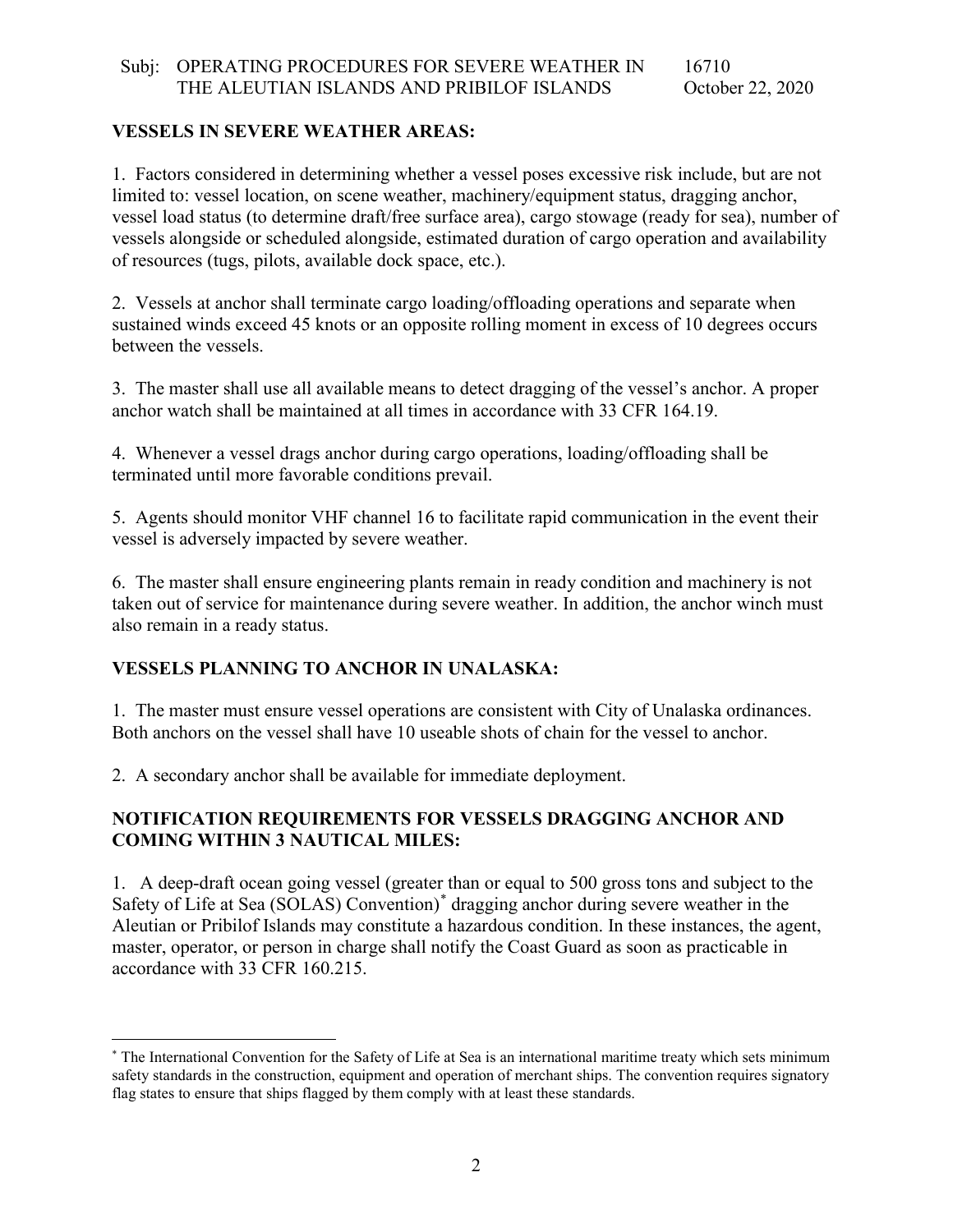#### Subj: OPERATING PROCEDURES FOR SEVERE WEATHER IN THE ALEUTIAN ISLANDS AND PRIBILOF ISLANDS 16710 October 22, 2020

2. A deep-draft vessel that intends to come within 3 nautical miles of the Aleutian or Pribilof Islands and anchor to avoid severe weather shall notify the Coast Guard as soon as practicable in accordance with 33 CFR 160.215:

#### **CONTACT INFORMATION:**

| Coast Guard Unit                         | Office Number | After Hours Number                |
|------------------------------------------|---------------|-----------------------------------|
| Sector Anchorage                         |               | $(907)$ 428-4189 $(907)$ 428-4100 |
| Marine Safety Detachment Dutch<br>Harbor |               | $(907)$ 581-3466 $(907)$ 359-1575 |
| Email: Sector.Anchorage@uscg.mil         |               |                                   |

These Procedures supersede all previous advisories for the Aleutian and Pribilof Islands. I invite your feedback and proposed revisions. As best practices evolve and lessons are learned, I anticipate and welcome changes to these Procedures.

Sincerely,

Canne M fuse

L. M. LUSK Captain, U.S. Coast Guard Commander, Sector Anchorage

Enclosure: National Weather Service Alaska Region Marine Zones

Copy: Commander, Seventeenth Coast Guard District (dp) Supervisor, Marine Safety Detachment Dutch Harbor